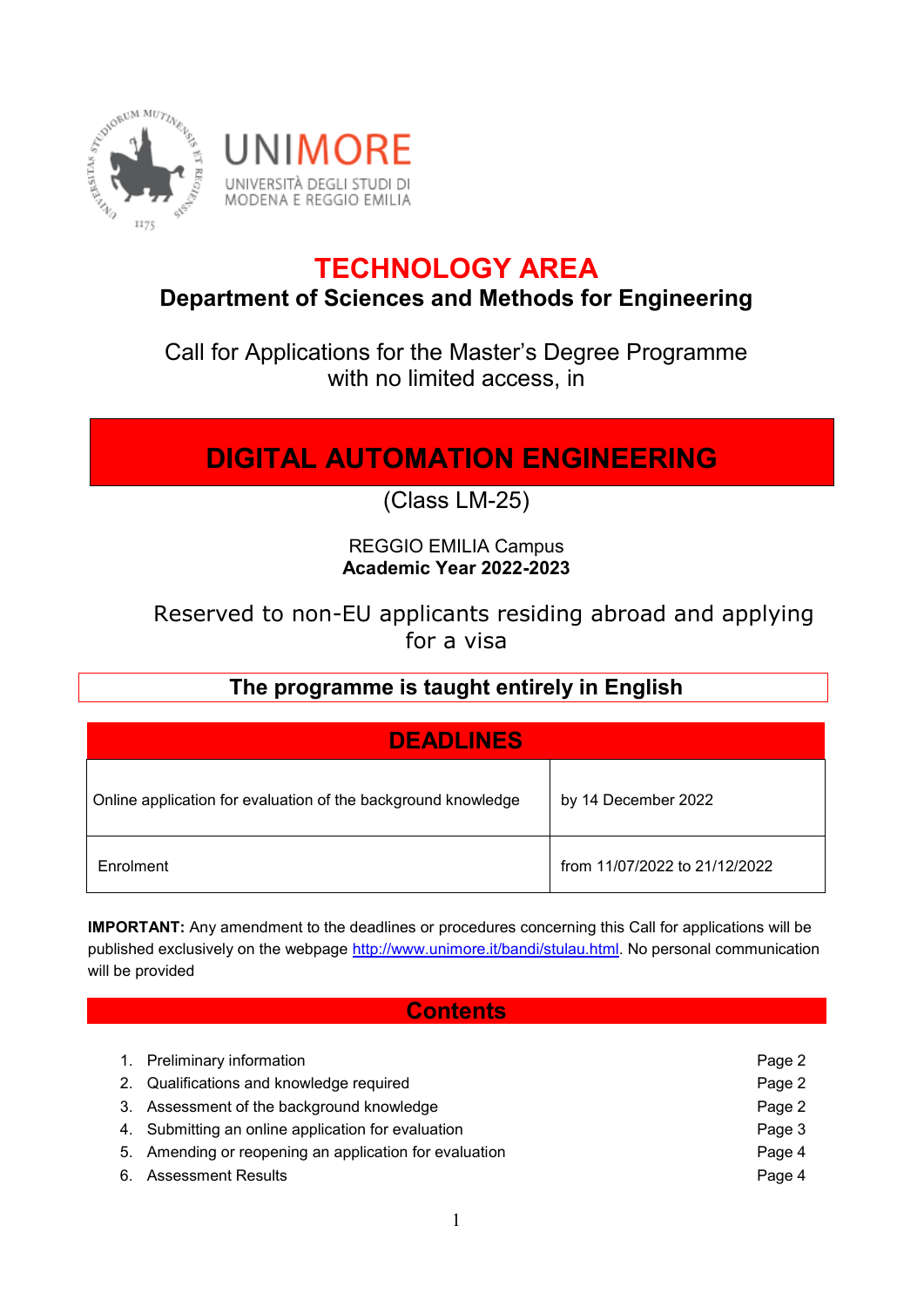|          | 7. Enrolment procedure (degree programme)                         | Page 5           |
|----------|-------------------------------------------------------------------|------------------|
| 8.<br>9. | Means of payment<br>International student services                | Page 7<br>Page 7 |
|          | 10. Costs and allowances<br>11. Person in charge of the procedure | Page 8           |
|          | 12. Offices and reference links                                   | Page 8           |
|          |                                                                   |                  |

## **1. Preliminary information**

This Call for Applications is addressed to non-EU applicants with a foreign study qualification who are residing abroad and are applying for a Visa at the Italian Embassy/Consulate.

Admission to the Master's Degree in Digital Automation Engineering (class LM-25) is subject to an online application for evaluation of the background knowledge to be submitted by all applicants by **14 December 2022** based on the procedure described in this call for applications.

Enrolment must be completed no later than 21 December 2022.

To be admitted to the Master's Degree in Digital Automation Engineering, Italian citizens, EU citizens (anywhere resident) and non-EU citizens regularly staying in Italy must follow the procedure indicated in the specific call reserved to them, which will be published approximately in May 2022 on the website <https://www.unimore.it/bandi/StuLau-Lau2V.html>

## **2. Qualifications and knowledge required**

Applicants are required to possess:

1. **Bachelor's degree** deemed suitable and obtained or to be awarded by 14 December 2022 with a score higher than 2/3 of the maximum score in the system of the University of origin or placed within the best 30% of the reference group. Applicants shall be responsible for certifying the obtainment of the minimum scores indicated.

2. an **adequate knowledge of the English language** not lower than the B2 level of the Common European Framework of Reference, required to use texts of the sector and follow lessons in this language. Knowledge of English must be documented as follows:

Language certification of at least level B2 of the Common European Framework of Reference. The main international certifications recognised by UNIMORE are listed at the following link: <http://www.clamore.unimore.it/it/certifications/info> Alternatively:

University exams of English with a content equivalent to the B2 level with a declaration issued by the University of origin as documentary evidence (written in English on official University letterhead);

Bachelor's degree in English;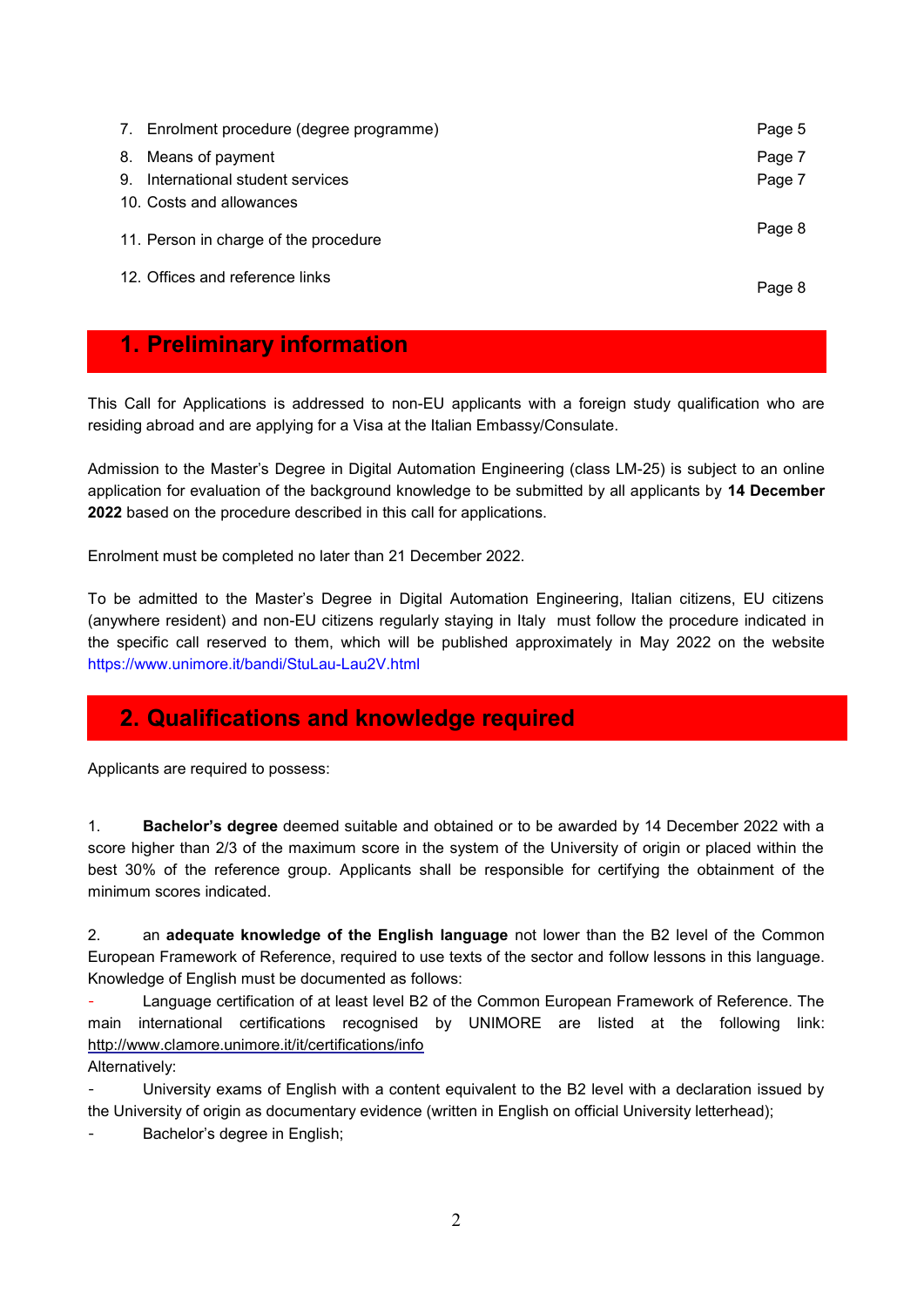- English mother-tongue countries of origin (foreign or Italian citizens who are fluent in their language of origin as a consequence of their family or language experience shall be considered of foreign mother tongue);

**The curricular requirements** for the enrolment will be evaluated by a specific Board, which will analyse the study curriculum submitted.

### **3. Assessment of the academic background**

The academic background will be checked by a special Board, which will evaluate the knowledge acquired in the fields of mathematical analysis, geometry and algebra, rational mechanics, physics, chemistry, automatic controls, computer science, machine mechanics, electrical engineering, electrical machines and drives. Such knowledge will be verified by assessing the university career; an interview may also be necessary.

Based on specific procedures provided in the Educational Regulation of the Master's Degree Programme in Digital Automation Engineering, if the study programme is not perfectly consistent with the requirements, the Board will evaluate the need to integrate the curriculum with an extra programme borne by the student to be successfully completed by 14 December 2022.

## **4. Submitting an online application for evaluation**

To submit their application, students must:

- register on the website [www.esse3.unimore.it](http://www.esse3.unimore.it/) (upper left) to get the username and password required for access to the Restricted Area. Please check that the e-mail address provided is correct in order to receive any future communications;

- after logging in, choose Registered/Student Area from the menu tab and enter the reserved area, then choose "Assessments and tests";

- after choosing Digital Automation Engineering selection, answer 'Yes' to the question: "Are you an International student with a foreign degree, residing abroad, applying for a visa through the Italian Embassy/Consulate?" then fill in the online application and attach the documents listed below:

1. **Certificate of the study qualification obtained and the degree mark.** Students who have not yet obtained the qualification must state the expected awarding date;

2. **List of the exams passed** reporting the date, the score obtained and the duration of the teaching programme, in Italian or English;

3. **List of any exams still to be taken;**

4. **Certificate reporting the maximum degree score assigned by the University awarding the qualification;**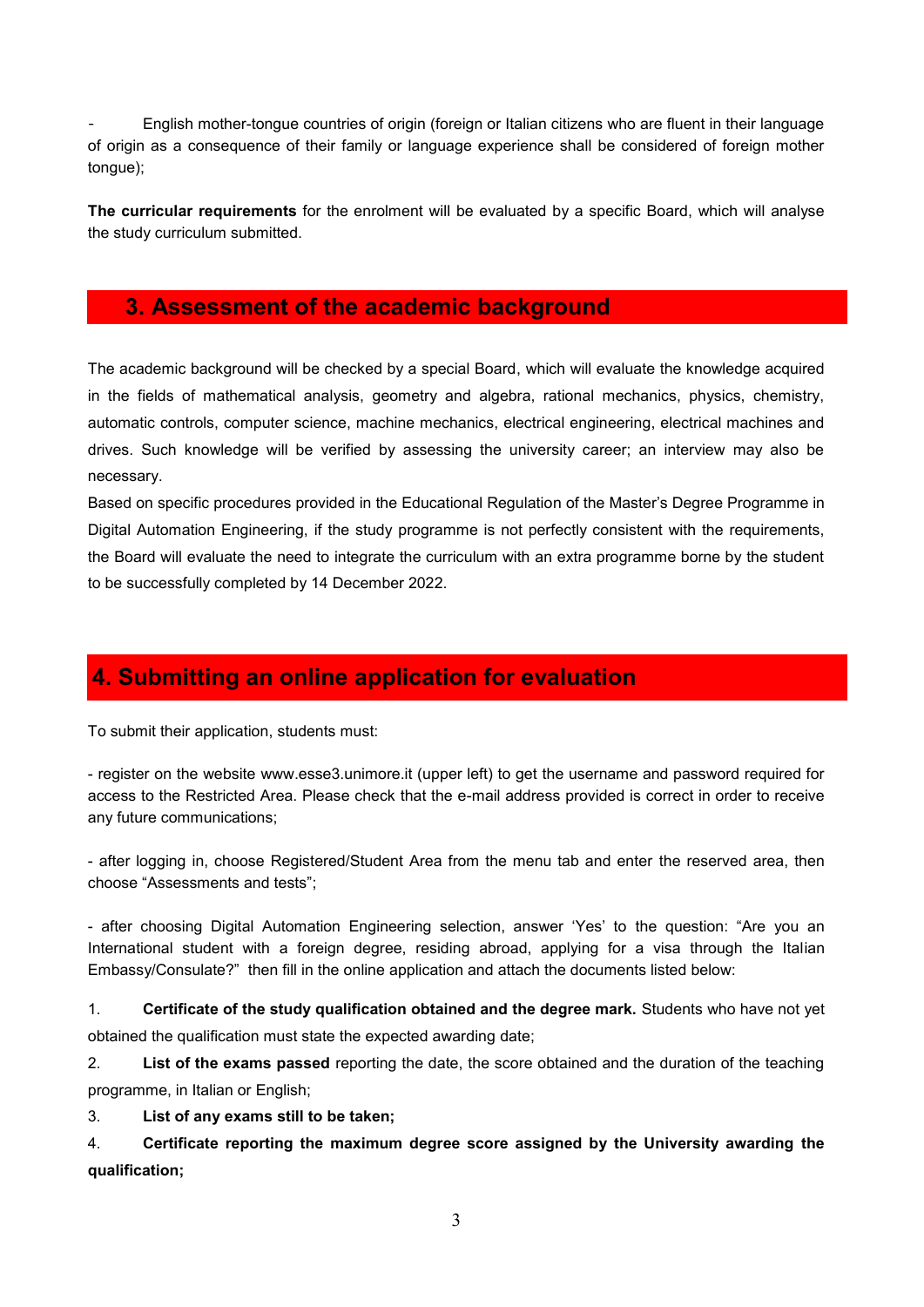5. **Detailed programme of the exams:** for each teaching, indicate the topics studied and further examined;

6. **Language certification of level B2** or other document useful for the verification of language skills as required and indicated in point 2 of this call**;**

7. **Other skills acquired and useful for the assessment** (e.g. IT skills, work experience, etc.).

In this evaluation phase, students can self-certify the required data. The original documentation is essential, however, to complete the registration (see next point 7.2).

At <https://www.unimore.it/servizistudenti/vediallegato.html?al=1101> the guide to request the "Initial assessment for second-level master's degree programmes with unlimited access" is available for download.

**IMPORTANT**: the application is correctly submitted only **after saving the data and answering YES to the question** "Do you want to submit your application now?"

### **5. Amending or reopening an online application for evaluation**

Before the evaluation results:

Should the applicant need to reopen the application and correct the data or add extra documents before the deadline of 14 December 2022, please send an e-mail to the Registrar's Office [segrstud.scienzemetodi.ingegneria@unimore.it.](mailto:segrstud.scienzemetodi.ingegneria@unimore.it)

## **6. Assessment Results**

The Examination Board, appointed by the Board of the Department of Sciences and Methods for Engineering evaluates the qualifications and the documental evidence provided.

Applications will be evaluated based on the order of submission. The Board normally meets every 3 weeks. The results of the assessment will be made available to students at [http://www.unimore.it/bandi/StuLau](http://www.unimore.it/bandi/StuLau-esiti.html)[esiti.html](http://www.unimore.it/bandi/StuLau-esiti.html) and also sent via e-mail to the address indicated during registration.

The above-mentioned page will show one of the following results:

PASS: the student's background knowledge is deemed suitable and the curricular requirements are met; as a consequence, if the study qualification has been awarded, the applicant may complete the final enrolment in the programme by following the instructions outlined in 7.

- ADDITIONAL REQUIREMENTS: after considering the admission requirements and the suitable initial preparation, the Board will indicate any weaknesses (so called educational debt) and the means to comply with them. Any educational debt shall be complied with before the enrolment and in any case by 14 December 2022 to ensure that the applicant has enough time to enrol by 21 December 2022.

FAIL: in this case the examination board will state the reasons for evaluating the student's academic background as not suitable, or the curricular requirements have not been met. In this case, applicants will not be allowed to enrol.

INCOMPLETE APPLICATION: if the Board decides that no assessment can be made as the required documentation is incomplete, the application will be labelled as "incomplete documentation" and it will be automatically reopened with status "not final application". The applicant shall attach the missing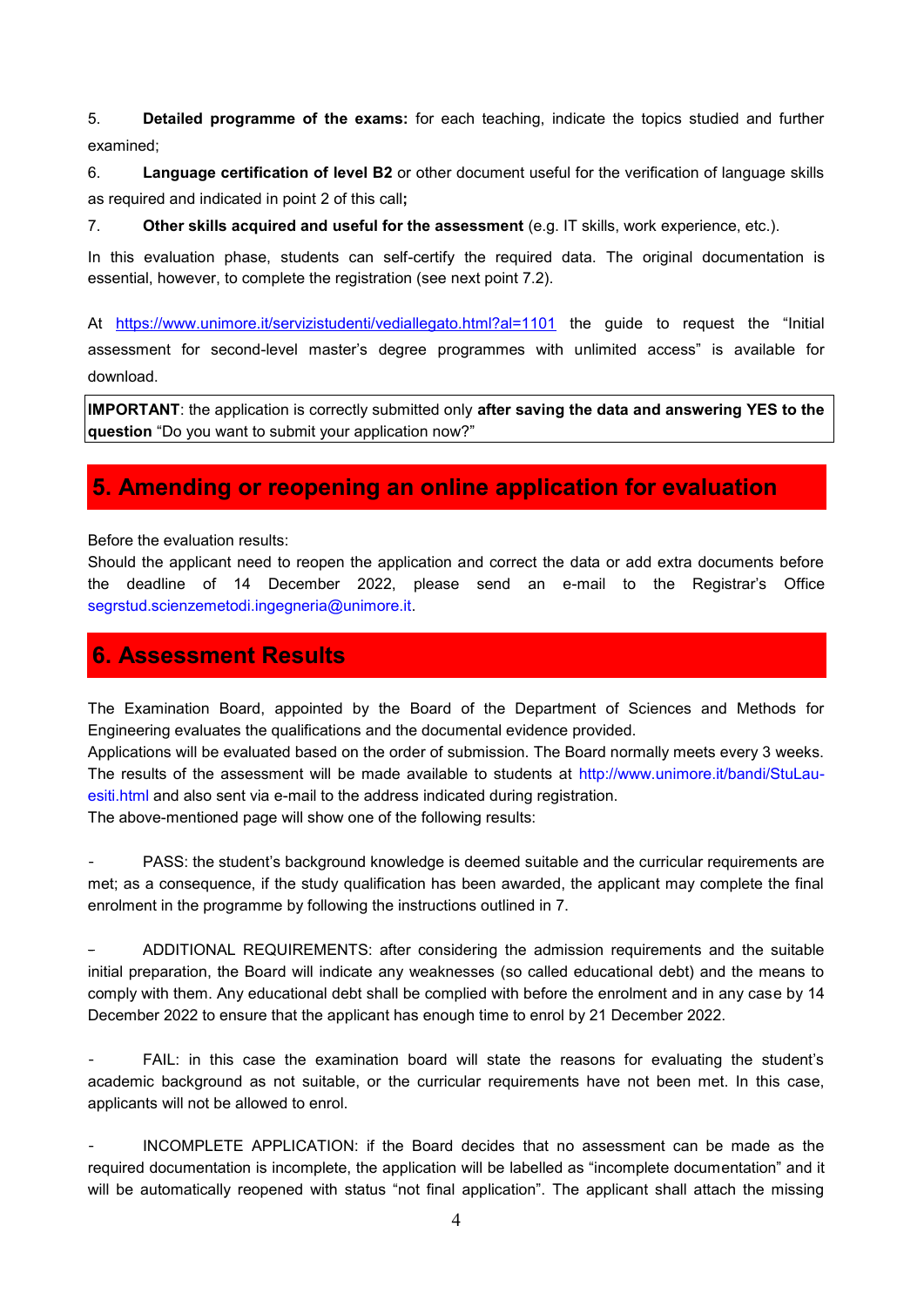documents and finally close the application for a new assessment.

The following may also appear:

NOT FINAL APPLICATION: if the student has not explicitly confirmed the application by answering YES in the specific field "Do you want to submit your application now?", hence the application cannot be assessed.

FOR ASSESSMENT: the application has been submitted by the applicant, but the examination Board has not yet assessed the application

The Board referent is prof. Manuel Iori [\(manuel.iori@unimore.it](mailto:manuel.iori@unimore.it) , [didattica.dismi@unimore.it\)](mailto:didattica.dismi@unimore.it) .

# **7. Enrolment procedure (degree programme)**

**Foreign citizens residing abroad and applying for a visa** must follow the provisions and deadlines relating to academic year 2022-23 indicated in the circular of the Ministry of University and Research on <https://www.studiare-in-italia.it/studentistranieri/> relating to access to study programmes. They must also comply with the annual definition of the quota reserved for them, approved by the University. For the Academic Year 2022/2023 the quota is of **no. 5 places reserved to non-EU students applying for a visa.**

#### **7.1 Pre-enrolment on Universitaly for the purpose of obtaining a student visa**

As indicated in the ministerial circular for access to study programmes, Non-EU applicants residing abroad and requesting a visa must pre-enrol on the UNIVERSITALY website by clicking on the link [https://www.universitaly.it/index.php/registration/firststep.](https://www.universitaly.it/index.php/registration/firststep)

The pre-enrolment application is automatically sent to UNIMORE for validation. UNIMORE will notify the Italian Consular Authority in the event of admission to the study programme.

Applicants have to upload the following documents on the Universitaly website:

- their passport
- a passport photo

Any further documents relating to their academic qualification may also be attached, including:

- original title and its translation
- **declaration of value**, issued by the Italian Embassy/Consulate in the country to which the school issuing the qualification belongs *or, alternatively*
- **statements issued by ENIC-NARIC centres** such as the comparability certificate issued by the *Centro di informazione sulla mobilità e le Equivalenze accademiche* (CIMEA) - website [www.cimea.it/it/index.aspx](http://www.cimea.it/it/index.aspx) For further information, visit the website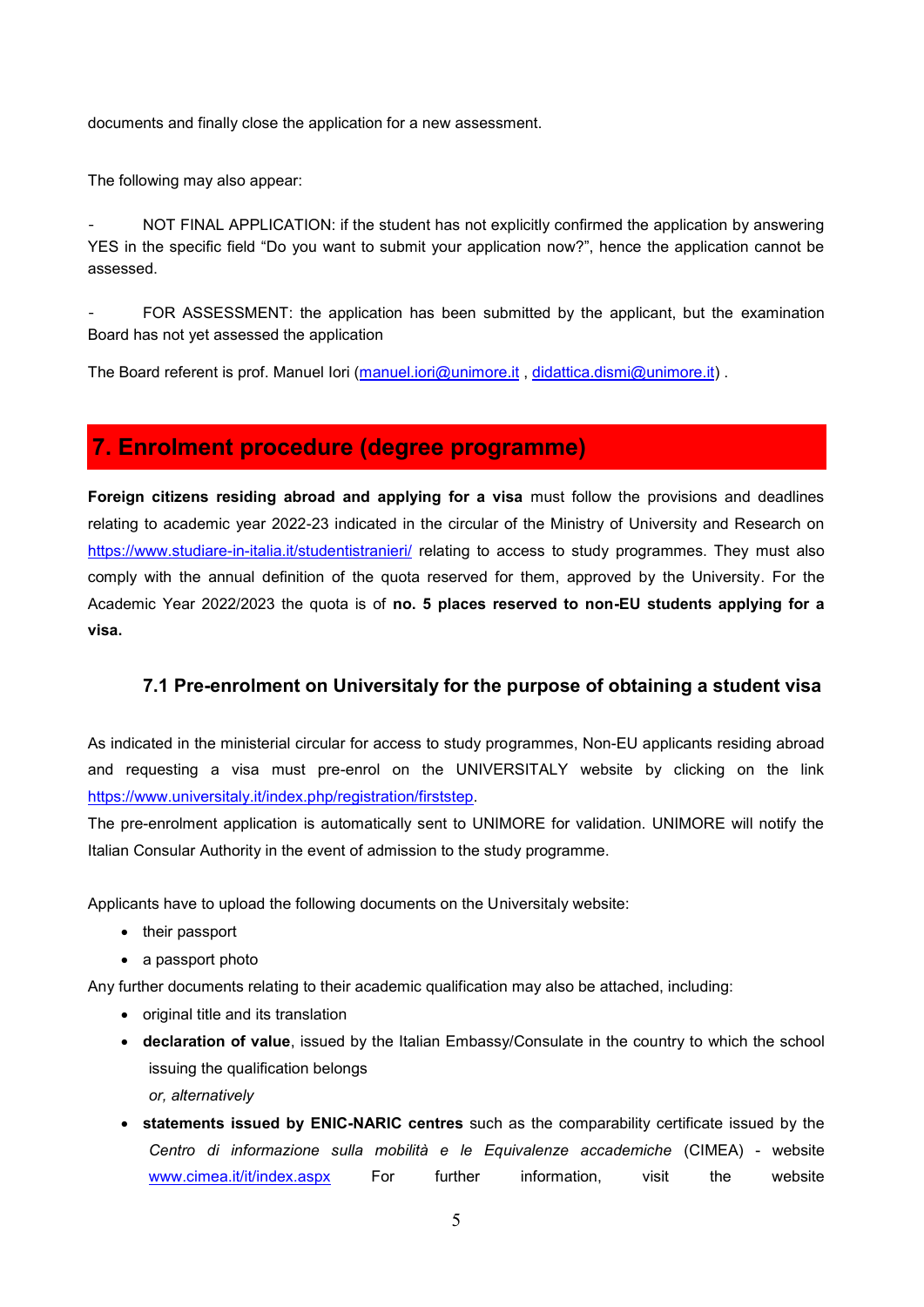[www.cimea.it/it/servizi/attestati-di-comparabilita-e-certificazione-dei-titoli/attestati-di-comparabilita](http://www.cimea.it/it/servizi/attestati-di-comparabilita-e-certificazione-dei-titoli/attestati-di-comparabilita-e-di-verifica-dei-titoli-diplome.aspx)[e-di-verifica-dei-titoli-diplome.aspx](http://www.cimea.it/it/servizi/attestati-di-comparabilita-e-certificazione-dei-titoli/attestati-di-comparabilita-e-di-verifica-dei-titoli-diplome.aspx)

Please contact the reference Embassy/Consulate as soon as possible to check the requirements and the documents needed for the visa to be issued.

### **7.2 Enrolment**

Enrolment to the Master's Degree Programme in Digital Automation Engineering is reserved to "suitable applicants" who:

- have completed the pre-enrolment procedure on the Universitaly website

- obtain a student visa for Italy in time for the enrolment.

Enrolment: **11 July to 21 December 2022.**

**The office responsible for enrolments is the Registrar's Office** for the Department of Sciences and Methods for Engineering, viale Allegri n.15 a Reggio Emilia - email: [segrstud.scienzemetodi.ingegneria@unimore.it](mailto:segrstud.scienzemetodi.ingegneria@unimore.it) Opening times are available at the link <http://www.unimore.it/servizistudenti/segreteriestudenti.html>

The following documents must be submitted in advance to the Registrar's Office for enrolment: [segrstud.scienzemetodi@ingegneria@unimore.it](mailto:segrstud.scienzemetodi@ingegneria@unimore.it) :

- 1. Bachelor degree diploma, translated and legalised by the Italian Embassy/Consulate
- 2. Declaration of value of the university degree, issued by the Italian Embassy/Consulate in the country to which the school issuing the qualification belongs or alternatively a declaration by ENICNARIC centres. Fur further information, please visit the website [www.cimea.it/it/servizi/attestati-di](http://www.cimea.it/it/servizi/attestati-di-comparabilita-e-certificazione-dei-titoli/attestati-di-comparabilita-e-di-verifica-dei-titoli-diplome.aspx)[comparabilita-e-certificazione-dei-titoli/attestati-di-comparabilita-e-di-verifica-dei-titoli-diplome.aspx](http://www.cimea.it/it/servizi/attestati-di-comparabilita-e-certificazione-dei-titoli/attestati-di-comparabilita-e-di-verifica-dei-titoli-diplome.aspx)
- 3. Degree certificate, issued by the University awarding the degree
- 4. Copy of the residence permit or alternatively a copy of the post office receipt, certifying the filing of the residence permit request.
- 5. Valid ID
- 6. Passport photo
- 7. Visa for study.

After verifying the correctness and completeness of the documents submitted by the student, the forms for the payment of tuition fees (academic year 2022-2023) will be made available on the applicant's personal page on Esse3 and the Registrar's Office will confirm the enrolment once the first instalment has been paid.

Payment methods are indicated on [www.unimore.it/ammissione/pagamenti.html](http://www.unimore.it/ammissione/pagamenti.html)

#### **IMPORTANT**

Please note that the payment date indicated on the ELECTRONIC PAYMENT RECEIPT applies.

#### **Regardless of the justifications provided, payments reporting a date later than 21 December 2022 on the receipt will not be deemed valid for enrolment purposes.**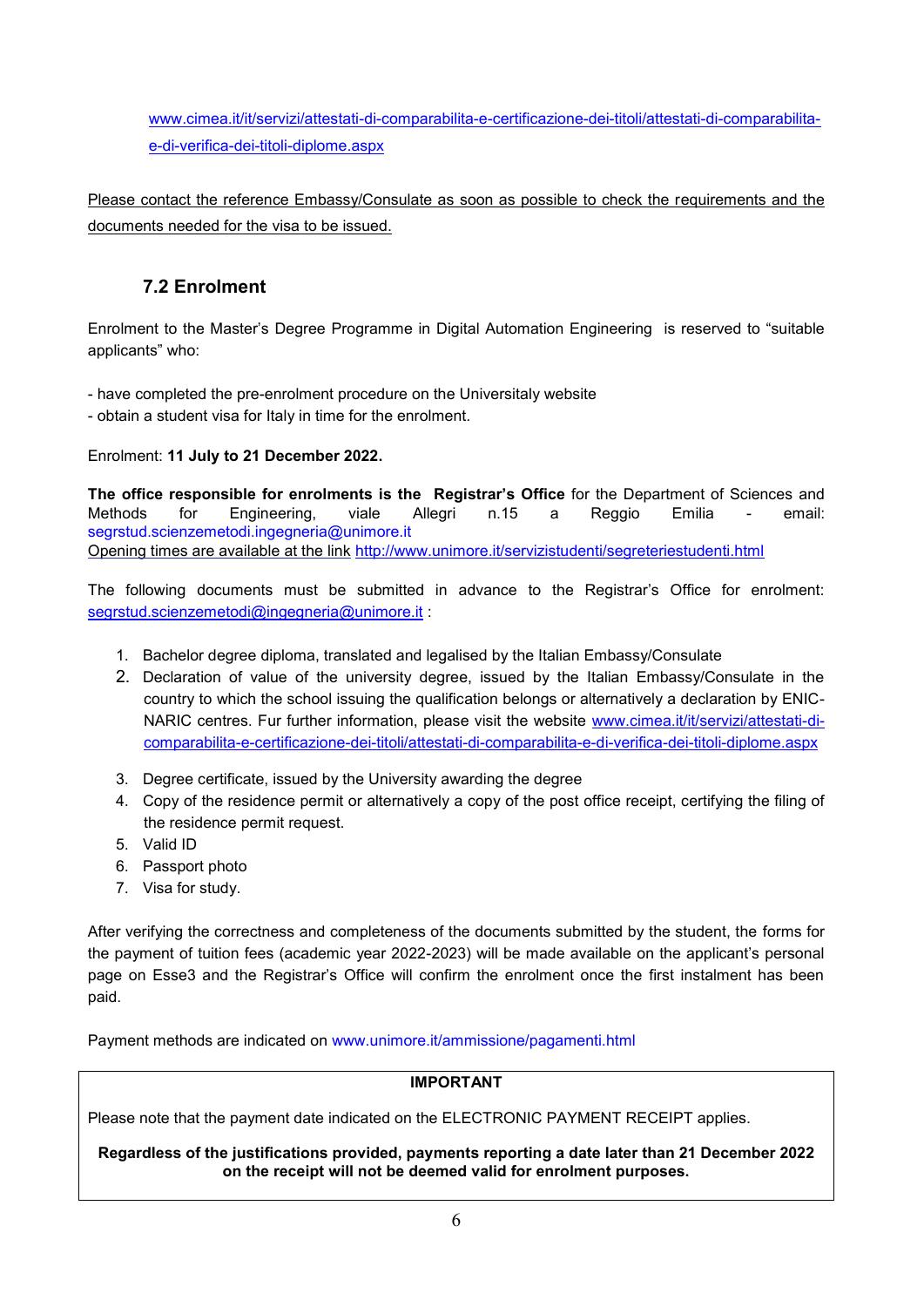PLEASE NOTE According to AgID (Agency for Digital Italy), the payment may be made by the payment service provider on the day following the payer's request. This would preclude the enrolment.

## **8. Means of payment**

As indicated on the information notice published on [www.unimore.it/ammissione/pagamenti.html,](http://www.unimore.it/ammissione/pagamenti.html) login to [www.esse3.unimore.it](http://www.esse3.unimore.it/) and go to the *Tax* section to view the amounts due and access the pagoPA system for payment. The amounts due shall be paid only through the PagoPA system, which allows for:

- A) **online payments** (choosing your Payment Service Provider **PSP**). A payment confirmation email will be sent to the address provided by the applicant upon registration to the website, or to the relevant University email address, if any. Applicants will be able to print the payment receipt from their reserved area in Esse3 under the Tax section.
- or, alternatively

.

B) **printing the payment notice** and paying the amount through Banks, ATM counters, or SISAL, Lottomatica and ITB sales points, namely payment service providers for the PagoPA system that will issue a receipt of the payment request.

Please note that charges due may vary based on the chosen PSP.

### **9. International student services**

Non-EU foreign students applying for this call may contact the UNIMORE **International Welcome Desk** for assistance with administrative formalities such as:

- information regarding possible quarantine
- application for residence permit
- application for a tax code
- opening a bank account
- health insurance
- transport facilities
- access to the accommodation searching and housing services
- certificate of suitability of accommodation for the Embassy/Consulate

All students are invited to register to the [www.isu-services.it/it/universities/universita-di-modena](http://www.isu-services.it/it/universities/universita-di-modena) platform to book services.

Office opening hours:

in Modena at the address Via S. Geminiano, 3. Mondays, Wednesdays and Fridays from 9:30am to 3:00pm

in Reggio Emilia at the address Via Allegri, 15 (Students services department) on Wednesdays every two weeks and depending on the specific requirements.

Email: [internationalwelcomedesk@unimore.it](mailto:internationalwelcomedesk@unimore.it) Phone: +39 059 2058171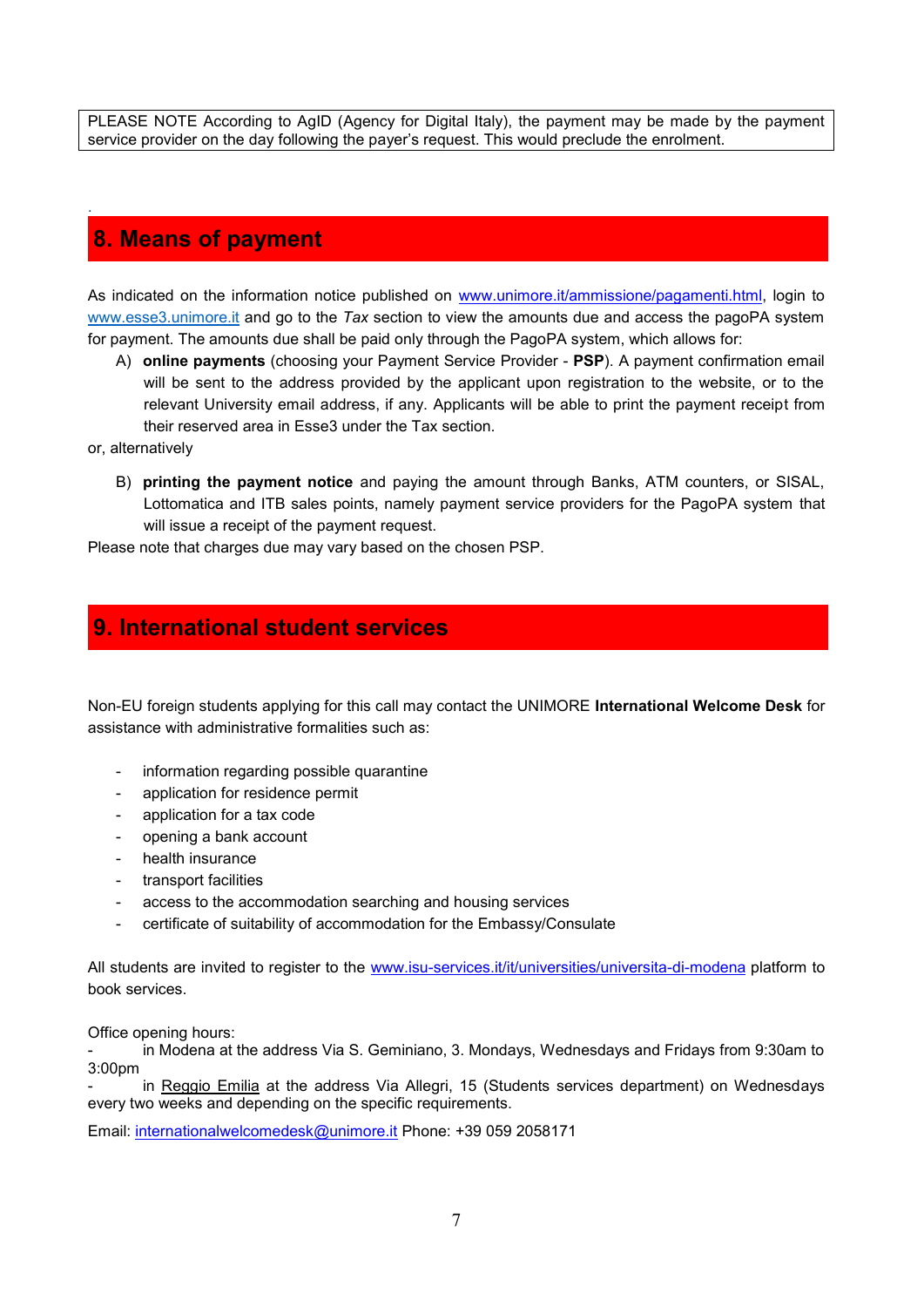## **10. Costs and allowances**

In order to obtain or to request additional benefits (study grant, accommodation in university residences, food services and other benefits), international students residing abroad and requesting a visa must submit an online application by the end of August 2022. Online applications need to be submitted on the website [www.er-go.it](http://www.er-go.it/) before enrolment.

Students need to have the documents translated and legally certified, stating their financial situation at the link [https://www.er-go.it/index.php?id=6620.](https://www.er-go.it/index.php?id=6620) For further information, please go to [https://www.er](file:///C:/Users/crosselli/AppData/Local/Temp/mq/j5cit/ https:/www.er-go.it/index.php%3fid=5963)[go.it/index.php?id=5963](file:///C:/Users/crosselli/AppData/Local/Temp/mq/j5cit/ https:/www.er-go.it/index.php%3fid=5963)

The Call for Benefit Applications will be published approximately at the beginning of **July 2022**. Students are invited to check the deadlines. For further information and to check any update on the academic year 2022-2023, please visit the website [www.unimore.it/ammissione/tasse.html](http://www.unimore.it/ammissione/tasse.html) and [https://international.unimore.it/fees.html.](https://international.unimore.it/fees.html) Students failing to submit the online application will pay the tuition fees in full, for the amount of EUR 2.200,00 approximately, divided into 4 instalments.

The information provided above is up-to-date as of today's date; it may be subject to updates/changes/integration based on the Decisions of the University bodies made after this call is published. Any update/change/integration will be published and disclosed on the website [www.unimore.it](http://www.unimore.it/)

### **11. Person in charge of the procedure**

Pursuant to Law no. 241/1990, the person in charge of the procedure is Ms. Marialetizia Burani, in charge of the Registrar's Office. The office in charge is the Registrar's Office of the Master's Degree Programme in Digital Automation Engineering (tel. 0522/522204; e-mail: [segrstud.scienzemetodi.ingegneria@unimore.it\)](mailto:segrstud.scienzemetodi.ingegneria@unimore.it).

#### **12. Offices and reference links**

**For information on the call for applications** contact the Registrar's Office for the Department of Sciences and Methods for Engineering, Viale Allegri 15 – 42121 Reggio Emilia Tel. +39 0522/522204 fax: +39 0522/522205 - email: [segrstud.scienzemetodi.ingegneria@unimore.it](mailto:segrstud.scienzemetodi.ingegneria@unimore.it)

Opening hours are available on<http://www.unimore.it/servizistudenti/segreteriestudenti.html>

**For IT issues** on the application or to retrieve the esse3 log on credentials please e-mail [webhelp@unimore.it](mailto:webhelp@unimore.it) 

Assistance service opening hours: Monday to Thursday from 9:00am to 5:00pm and on Fridays from 9:00am to 2:00pm

**For information on teaching activities (such as study programme, teachings, class timetables, reference professors)** please contact the Teaching Office for the Department of Sciences and methods for engineering, Via Amendola, 2 – Reggio Emilia Contacts:<https://www.dismi.unimore.it/site/home/dipartimento/contatti.html> Department website: [www.dismi.unimore.it](http://www.dismi.unimore.it/)